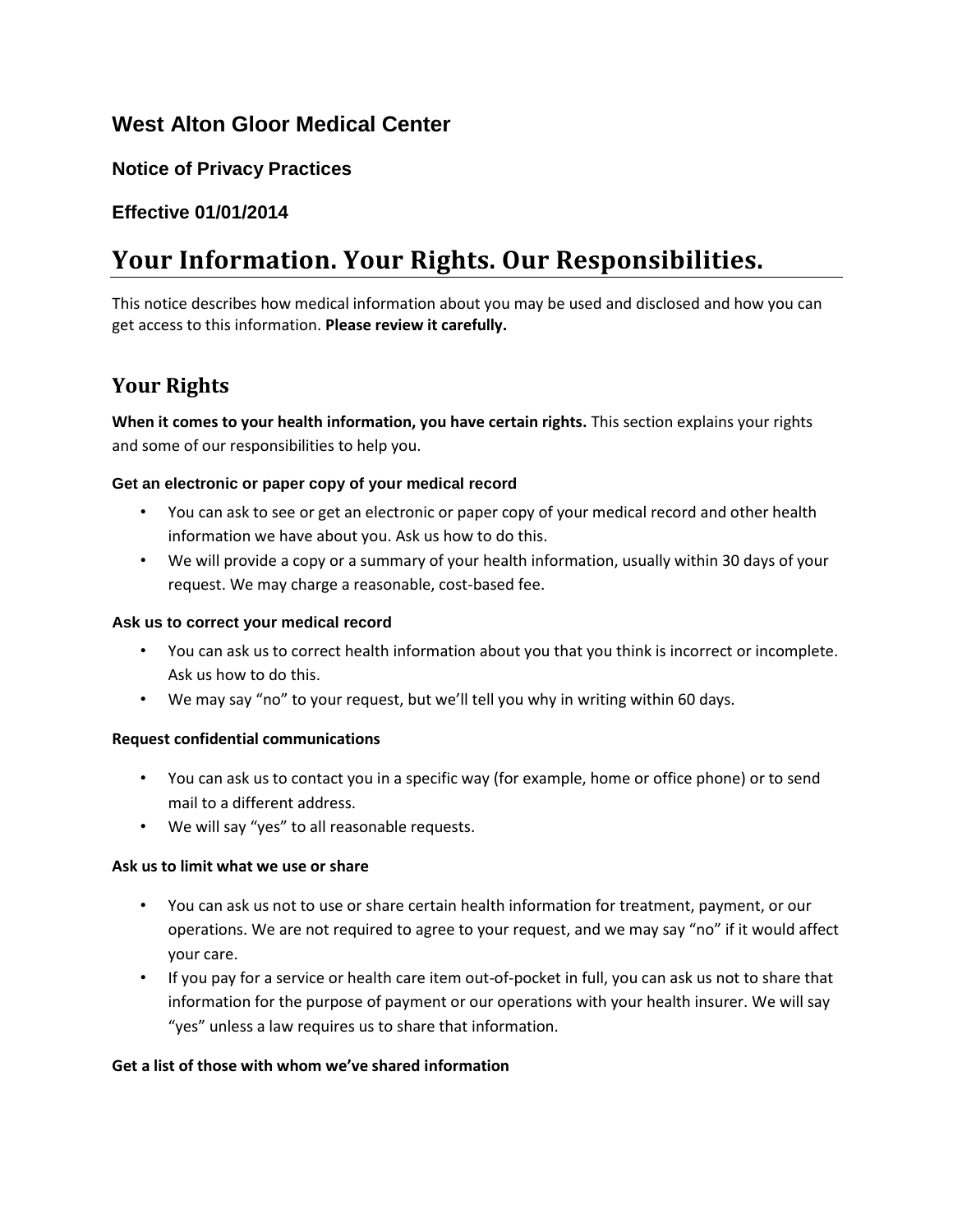- You can ask for a list (accounting) of the times we've shared your health information for six years prior to the date you ask, who we shared it with, and why.
- We will include all the disclosures except for those about treatment, payment, and health care operations, and certain other disclosures (such as any you asked us to make). We'll provide one accounting a year for free but will charge a reasonable, cost-based fee if you ask for another one within 12 months.

### **Get a copy of this privacy notice**

You can ask for a paper copy of this notice at any time, even if you have agreed to receive the notice electronically. We will provide you with a paper copy promptly.

### **Choose someone to act for you**

- If you have given someone medical power of attorney or if someone is your legal guardian, that person can exercise your rights and make choices about your health information.
- We will make sure the person has this authority and can act for you before we take any action.

### **File a complaint if you feel your rights are violated**

- You can complain if you feel we have violated your rights by contacting us using the information on page 1.
- You can file a complaint with the U.S. Department of Health and Human Services Office for Civil Rights by sending a letter to 200 Independence Avenue, S.W., Washington, D.C. 20201, calling 1- 877-696-6775, or visiting **www.hhs.gov/ocr/privacy/hipaa/complaints/.**
- We will not retaliate against you for filing a complaint.

### **Your Choices**

**For certain health information, you can tell us your choices about what we share.** If you have a clear preference for how we share your information in the situations described below, talk to us. Tell us what you want us to do, and we will follow your instructions.

In these cases, you have both the right and choice to tell us to:

- Share information with your family, close friends, or others involved in your care
- Share information in a disaster relief situation
- Include your information in a hospital directory

*If you are not able to tell us your preference, for example if you are unconscious, we may go ahead and share your information if we believe it is in your best interest. We may also share your information when needed to lessen a serious and imminent threat to health or safety.*

In these cases we never share your information unless you give us written permission: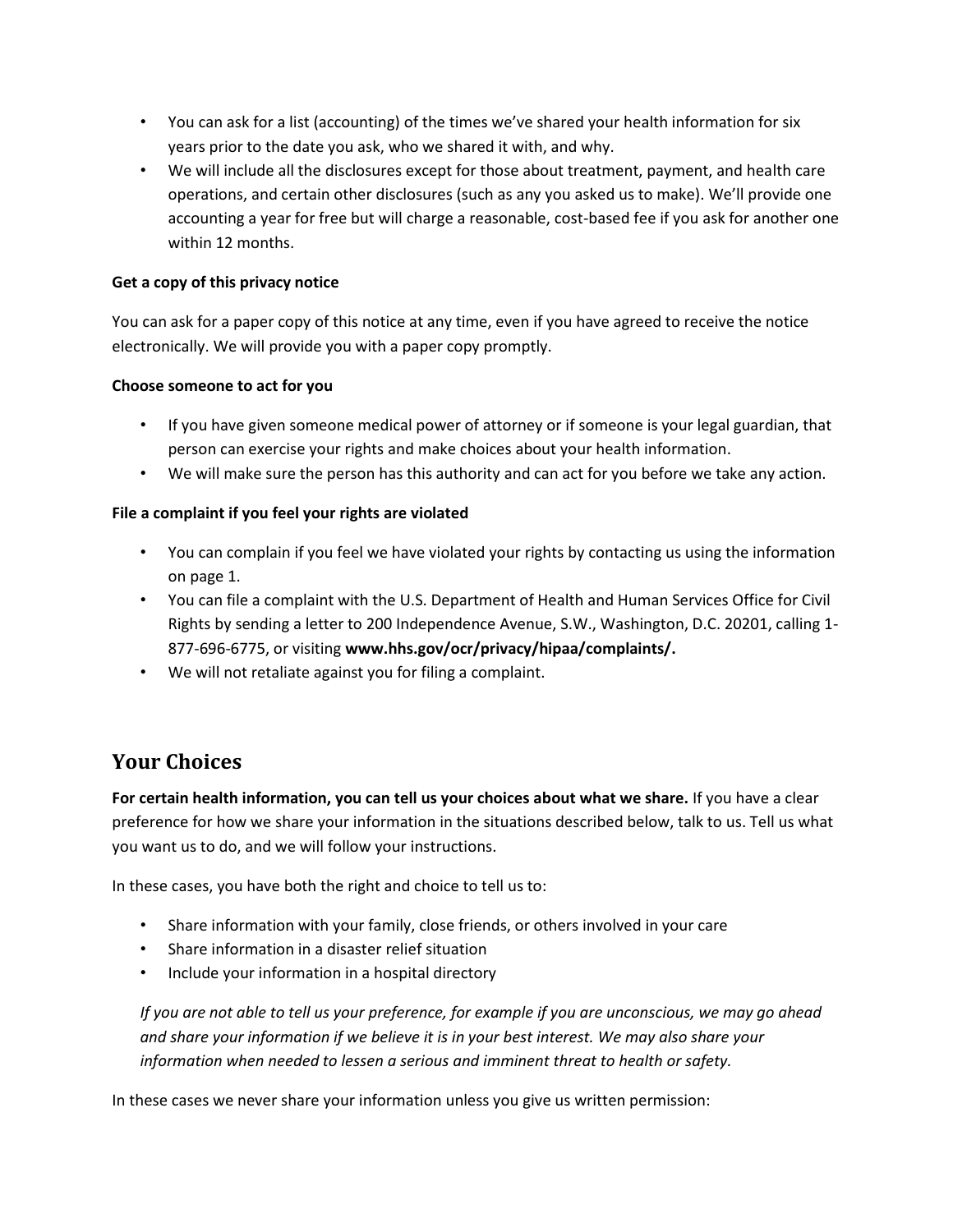- Marketing purposes
- Sale of your information
- Most sharing of psychotherapy notes

In the case of fundraising:

• We may contact you for fundraising efforts, but you can tell us not to contact you again.

# **Our Uses and Disclosures**

### **How do we typically use or share your health information?**

We typically use or share your health information in the following ways.

### **Treat you**

We can use your health information and share it with other professionals who are treating you.

*Example: A doctor treating you for an injury asks another doctor about your overall health condition.*

### **Run our organization**

We can use and share your health information to run our practice, improve your care, and contact you when necessary.

*Example: We use health information about you to manage your treatment and services.* 

### **Bill for your services**

We can use and share your health information to bill and get payment from health plans or other entities.

*Example: We give information about you to your health insurance plan so it will pay for your services.* 

### **How else can we use or share your health information?**

We are allowed or required to share your information in other ways – usually in ways that contribute to the public good, such as public health and research. We have to meet many conditions in the law before we can share your information for these purposes. For more information see: [www.hhs.gov/ocr/privacy/hipaa/understanding/consumers/index.html](http://www.hhs.gov/ocr/privacy/hipaa/understanding/consumers/index.html)**.**

### **Help with public health and safety issues**

We can share health information about you for certain situations such as:

• Preventing disease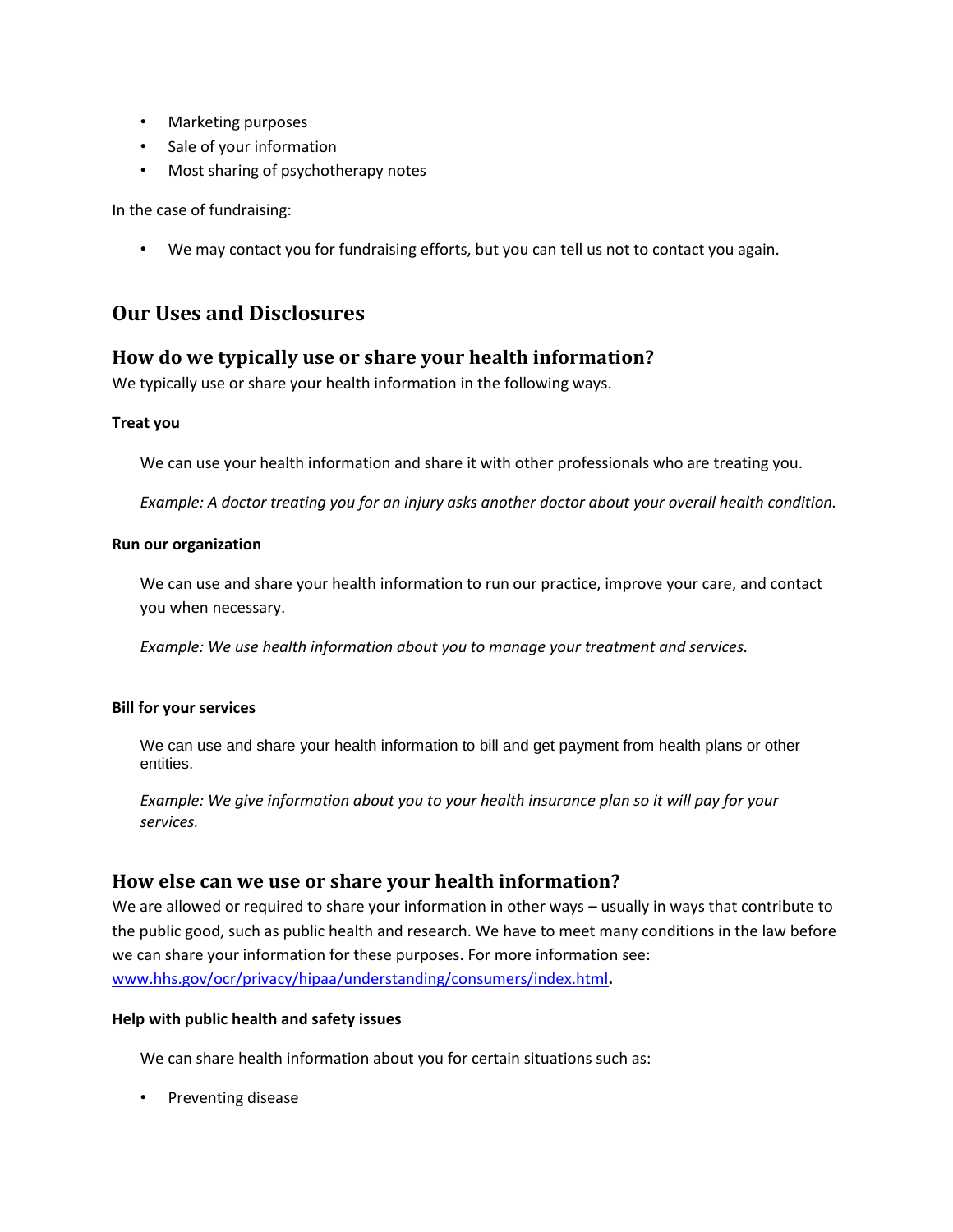- Helping with product recalls
- Reporting adverse reactions to medications
- Reporting suspected abuse, neglect, or domestic violence
- Preventing or reducing a serious threat to anyone's health or safety

#### **Do research**

We can use or share your information for health research.

### **Comply with the law**

We will share information about you if state or federal laws require it, including with the Department of Health and Human Services if it wants to see that we're complying with federal privacy law.

#### **Respond to organ and tissue donation requests**

We can share health information about you with organ procurement organizations.

#### **Work with a medical examiner or funeral director**

We can share health information with a coroner, medical examiner, or funeral director when an individual dies.

#### **Address workers' compensation, law enforcement, and other government requests**

We can use or share health information about you:

- For workers' compensation claims
- For law enforcement purposes or with a law enforcement official
- With health oversight agencies for activities authorized by law
- For special government functions such as military, national security, and presidential protective services

### **Respond to lawsuits and legal actions**

We can share health information about you in response to a court or administrative order, or in response to a subpoena.

### **Our Responsibilities**

- We are required by law to maintain the privacy and security of your protected health information.
- We will let you know promptly if a breach occurs that may have compromised the privacy or security of your information.